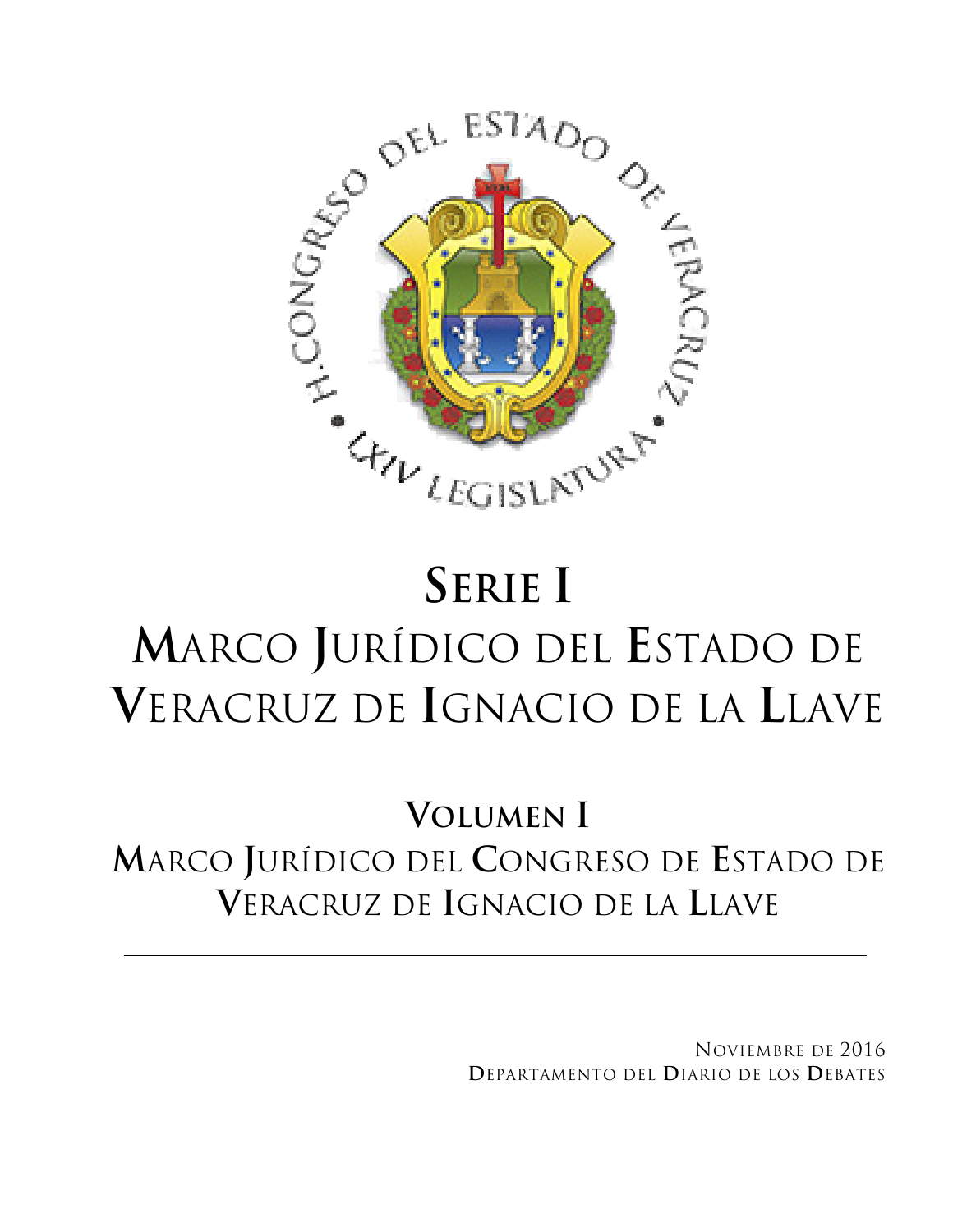

**S**ERIE I **M**ARCO JURÍDICO DEL **E**STADO DE **V**ERACRUZ DE **I**GNACIO DE LA **L**LAVE

**VOLUMEN I**  MARCO JURÍDICO DEL CONGRESO DE ESTADO DE VERACRUZ DE IGNACIO DE LA LLAVE

**TOMO I**  CONSTITUCIÓN POLÍTICA DEL ESTADO DE VERACRUZ DE IGNACIO DE LA LLAVE

## **MESA DIRECTIVA**

DIP. MARÍA ELISA MANTEROLA SÁINZ *PRESIDENTA*

DIP. DULCE MARÍA GARCÍA LÓPEZ *VICEPRESIDENTA*

DIP. REGINA VÁZQUEZ SAUT *SECRETARIA*

## **JUNTA DE COORDINACIÓN POLÍTICA**

DIP. SERGIO HERNÁNDEZ HERNÁNDEZ COORDINADOR DEL GRUPO LEGISLATIVO DE ACCIÓN NACIONAL **PRESIDENTE** 

DIP. AMADO JESÚS CRUZ MALPICA COORDINADOR DEL GRUPO LEGISLATIVO DE MORENA

DIP. JUAN NICOLÁS CALLEJAS ROLDÁN COORDINADOR DEL GRUPO LEGISLATIVO DEL PARTIDO REVOLUCIONARIO INSTITUCIONAL

DIP. YAZMÍN DE LOS ÁNGELES COPETE ZAPOT COORDINADORA DEL GRUPO LEGISLATIVO DEL PARTIDO DE LA REVOLUCIÓN DEMOCRÁTICA

DIP. FERNANDO KURI KURI COORDINADOR DEL GRUPO LEGISLATIVO JUNTOS POR **VERACRUZ** 

DIP. MANUEL FRANCISCO MARTÍNEZ MARTÍNEZ PARTIDO VERDE ECOLOGISTA DE MÉXICO

DIP. GERARDO BUGANZA SALMERÓN INDEPENDIENTE

DIP. SEBASTIÁN REYES ARELLANO INDEPENDIENTE

**SECRETARÍA GENERAL** LIC. JUAN JOSÉ RIVERA CASTELLANOS

**SECRETARÍA DE SERVICIOS LEGISLATIVOS** LIC. RODOLFO CHENA RIVAS

**DIRECCIÓN DE REGISTRO LEGISLATIVO Y PUBLICACIONES OFICIALES** LIC. ÁNGELES BLANCA CASTANEYRA CHÁVEZ

**DEPARTAMENTO DEL DIARIO DE LOS DEBATES** LIC. ADRIAN BRITO FLORES

**EDICIÓN Y APOYO TÉCNICO** GONZALO PELÁEZ CADENA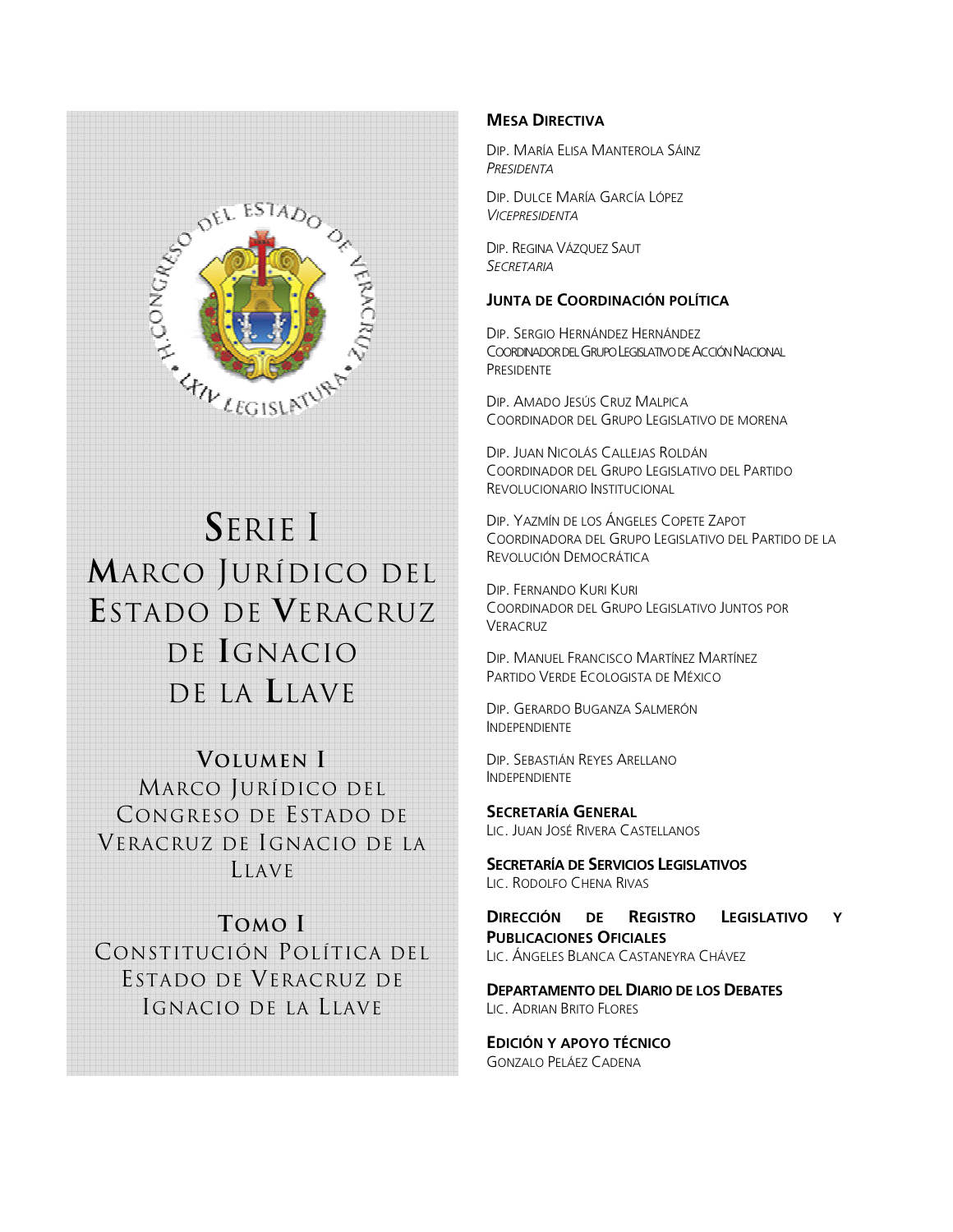|           | <b>ÍNDICE GENERAL</b>                                                                                                                                                                 | <b>PÁGINAS</b>                                      |
|-----------|---------------------------------------------------------------------------------------------------------------------------------------------------------------------------------------|-----------------------------------------------------|
| <b>B.</b> | <b>CONSTITUCIÓN POLÍTICA DE LOS ESTADOS UNIDOS MEXICANOS.</b>                                                                                                                         |                                                     |
|           | <b>DIRECTORIO</b><br>NÚMERO DE LEY Y VIGENCIA<br><b>ÍNDICE</b><br><b>PROMULGACIÓN</b><br><b>TEXTO</b>                                                                                 | $\mathbf{I}$<br>Ш<br>$\vee$<br>VIII<br>$1 - 184$    |
|           | C. CONSTITUCIÓN POLÍTICA DEL ESTADO LIBRE Y SOBERANO DE VERACRUZ DE IGNACIO<br>DE LA LLAVE.                                                                                           |                                                     |
|           | <b>DIRECTORIO</b><br>NÚMERO DE LEY Y VIGENCIA<br><b>ÍNDICE</b><br><b>PROMULGACIÓN</b><br><b>TEXTO</b>                                                                                 | III<br>$V - VIII$<br>IX<br>$1 - 64$                 |
|           | D. LEY ORGÁNICA DEL CONGRESO DEL ESTADO DE VERACRUZ DE IGNACIO DE LA LLAVE.                                                                                                           |                                                     |
|           | <b>DIRECTORIO</b><br>NÚMERO DE LEY Y VIGENCIA<br><b>ÍNDICE</b><br><b>PROMULGACIÓN</b><br><b>TEXTO</b>                                                                                 | I<br>$\mathbf{III}$<br>$V - VIII$<br>IX<br>$1 - 44$ |
|           | E. LEY REGLAMENTARIA DEL ARTÍCULO 84 DE LA CONSTITUCIÓN POLÍTICA DEL ESTADO<br>DE VERACRUZ DE IGNACIO<br>DE LA LLAVE, EN<br>MATERIA DE REFORMAS<br><b>CONSTITUCIONALES PARCIALES.</b> |                                                     |
|           | <b>DIRECTORIO</b><br>NÚMERO DE LEY Y VIGENCIA<br><b>ÍNDICE</b><br><b>PROMULGACIÓN</b><br><b>TEXTO</b>                                                                                 | Ш<br>$\vee$<br>VI<br>$1 - 6$                        |
|           | F. LEY DEL SERVICIO PROFESIONAL DE CARRERA DEL CONGRESO DEL ESTADO DE<br><b>VERACRUZ DE IGNACIO DE LA LLAVE.</b>                                                                      |                                                     |
|           | <b>DIRECTORIO</b><br>NÚMERO DE LEY Y VIGENCIA<br><b>ÍNDICE</b><br><b>PROMULGACIÓN</b><br><b>TEXTO</b>                                                                                 | $\mathbf{III}$<br>$V - VI$<br>VIII<br>$1 - 22$      |